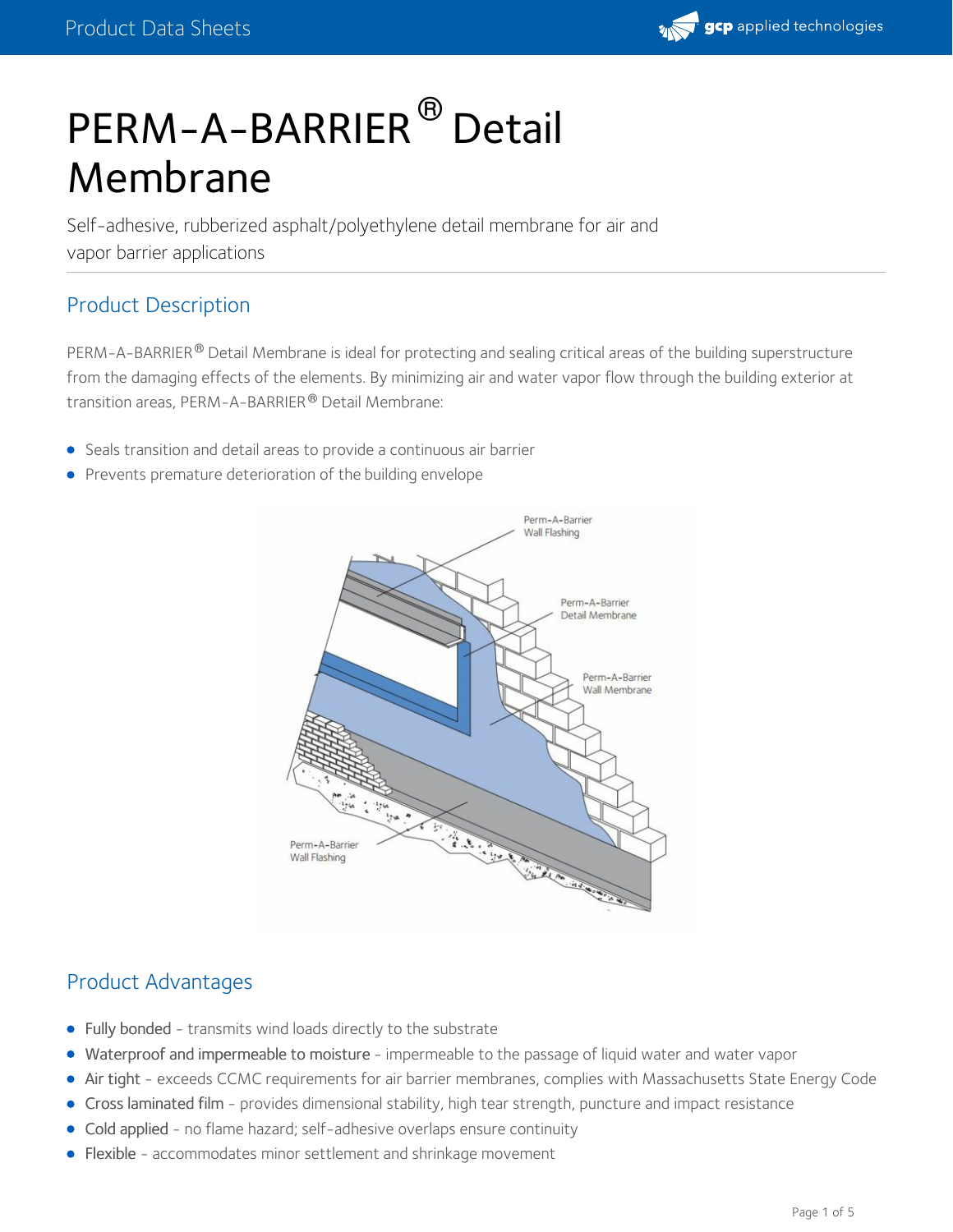

- Controlled thickness factory made sheet ensures constant, non-variable site application
- Aggressive, conformable adhesive allows self-sealing around mechanical fasteners
- Wide application window PERM-A-BARRIER® Detail Membrane surface and ambient temperatures at 25 °F (-4°C) and above

## System Components

- **PERM-A-BARRIER<sup>®</sup> Detail Membrane** fully adhered flashing for protecting and sealing critical detail areas
- [PERM-A-BARRIER](https://gcpat.com/solutions/products/perm-a-barrier-air-barrier-system/perm-a-barrier-primer-plus)® Primer Plus water-based vapor permeable primer used to facilitate tenacious adhesion of PERM-A-BARRIER® self-adhered membranes to the substrate
- [PERM-A-BARRIER](https://gcpat.com/solutions/products/perm-a-barrier-air-barrier-system/perm-a-barrier-wb-primer)® WB Primer high tack, water-based primer for use with PERM-A-BARRIER® Detail Membrane on cementitious and exterior gypsum wallboards
- **[BITUTHENE](https://gcpat.com/solutions/products/bituthene-post-applied-waterproofing/bituthene-adhesive-primer-b2-lvc)<sup>®</sup> Primer B2 LVC** low VOC primer used to prime green concrete or damp surfaces
- S100 [Sealant](https://gcpat.com/solutions/products/perm-a-barrier-air-barrier-system/perm-a-barrier-s100-sealant) one part neutral curing, ultra low modulus silicone sealant for sealing penetrations, terminations, brick ties and final terminations
- **[BITUTHENE](https://gcpat.com/solutions/products/bituthene-post-applied-waterproofing/bituthene-mastic)<sup>®</sup> Mastic Trowel Grade rubberized asphalt mastic for sealing patches, terminations, brick ties, etc.**
- [BITUTHENE](https://gcpat.com/solutions/products/bituthene-post-applied-waterproofing/bituthene-liquid-membrane)® Liquid Membrane two component, trowel grade, asphalt modified urethane for sealing patches, terminations, brick ties, etc.

### Installation

#### Safety

PERM-A-BARRIER® products must be handled properly. Vapors from the mastic and solvent-based primer are harmful and flammable. For these products, the best available information on safe handling, storage, personal protection, health and environmental considerations has been gathered. Refer to product label and SDS (Safety Data Sheet) before use. All users should acquaint themselves with this information prior to working with the material. Carefully read detailed precaution statements on the product labels and SDS before use. SDSs can be obtained from our web site at gcpat.com or by contacting us toll free at 866-333-3SBM (3726).

#### Surface Preparation

Surface must be smooth, clean, dry and free of voids, spalled areas, loose aggregate, loose nails, sharp protrusions or other matter that will hinder the adhesion or regularity of the wall membrane installation. Clean loose dust or dirt from the surface to which the detail membrane is to be applied by wiping with a clean, dry cloth or brush.

If the substrate is damp, allow to dry or use BITUTHENE®Primer B2 LVC to prepare the area to receive the membrane. DO NOT apply any primer to PERM-A-BARRIER® Detail Membrane.

#### **Temperature**

PERM-A-BARRIER® Detail Membrane may only be applied in dry weather when air and surface temperatures are above 25°F (-4°C).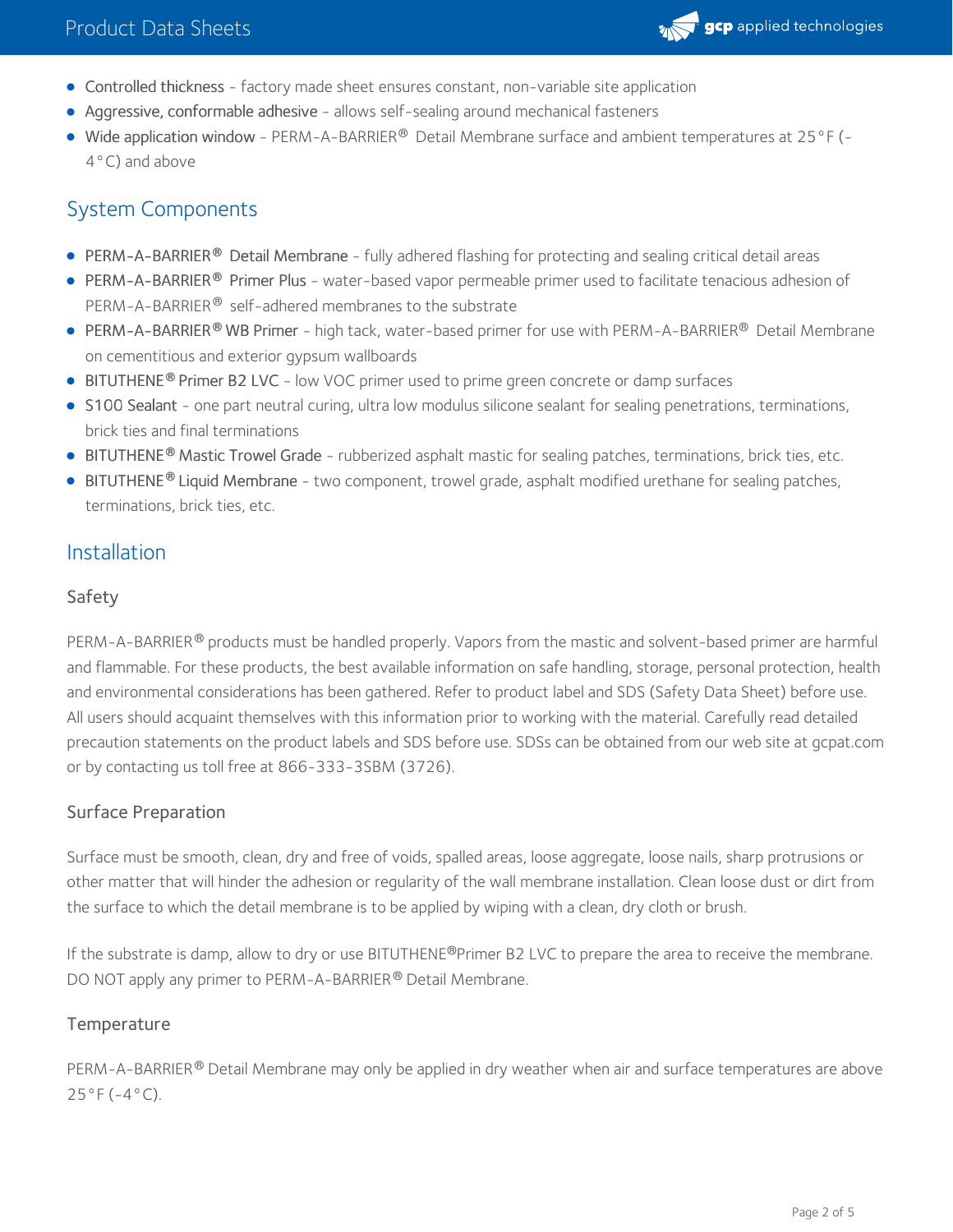

#### Application

Priming - PERM-A-BARRIER® Primer®Plus and PERM-A-BARRIER® WB Primer are water-based primers which impart an aggressive, high tack finish on the treated substrate. They are packaged ready to use and are specifically designed to facilitate tenacious adhesion of PERM-A-BARRIER $^\circledR$  Detail Membrane to various substrates including glass-mat faced gypsum sheathing. Refer to Technical Letter 2, *Substrate Preparation for Application of PERM-A-BARRIER® Products* to Glass-Mat Faced Gypsum Sheathing for priming requirements on specific glass-mat faced sheathing products.

Detail Membrane Application - Pre-cut PERM-A-BARRIER® Detail Membrane to easily handled lengths. Peel release paper from roll to expose rubberized asphalt and carefully position tape against substrate. Press firmly into place with a steel hand roller or the back of a utility knife as soon as possible, fully adhering the tape to the substrate to prevent water from migrating under the PERM-A-BARRIER  $^\circledR$  Detail Membrane. Overlap adjacent pieces 2 in. (51 mm) and roll overlap with a steel hand roller.

 $\blacksquare$  When applying PERM–A–BARRIER  $^\text{\textregistered}$  Detail Membrane to PERM–A–BARRIER  $^\text{\textregistered}$  Wall Membranes and PERM–A–BARRIER  $^\text{\textregistered}$ Wall Flashing - Apply a bead of S100 Sealant, BITUTHENE®Mastic or BITUTHENE®Liquid Membrane along top edges, cuts, penetrations, all laps and seams on horizontal surfaces (e.g. sill plates), critical areas and as shown in GCP detail drawings, and trowel into place.

When applying PERM-A-BARRIER Detail Membrane to PERM-A-BARRIER Liquid, PERM-A-BARRIER VP, PERM-A- **® ® ®** BARRIER ® VP Low Temp or PERM-A-BARRIER ® VPO - Apply a bead of S100 Sealant or BITUTHENE ®Liquid Membrane along top edges, cuts, penetrations, all laps and seams on horizontal surfaces (e.g. sill plates), critical areas and as shown in GCP detail drawings, and trowel into place. If PERM-A-BARRIER  $^\circledR$  Liquid is more than 7 days old, priming may be necessary. Refer to Technical Letter 11 for more information.

No reglet is necessary when installing PERM-A-BARRIER® Detail Membrane to vertical surfaces. Complete installation instructions and details are available upon request.

If wrinkles develop, carefully cut out affected area and replace in similar procedure outlined above. The repair piece must be pressed into place with a hand roller as soon as possible to ensure continuous and intimate contact with the substrate.

All non water shedding edges must be sealed with S100 Sealant, BITUTHENE®Liquid Membrane or BITUTHENE®Mastic.

#### Membrane Protection

PERM-A-BARRIER® Detail Membrane must be protected from damage by other trades or construction materials.

## Storage and Handling Information

All materials must be protected from rain and physical damage. Pallets of PERM-A-BARRIER® Wall Membrane must not be double stacked on the job site. Provide cover on top and all sides, allowing for adequate ventilation. Store membrane where temperatures will not exceed 90°F (32°C) for extended periods. All products must be stored in a dry area away from high heat, flames or sparks. Store only as much material at point of use as is required for each day's work.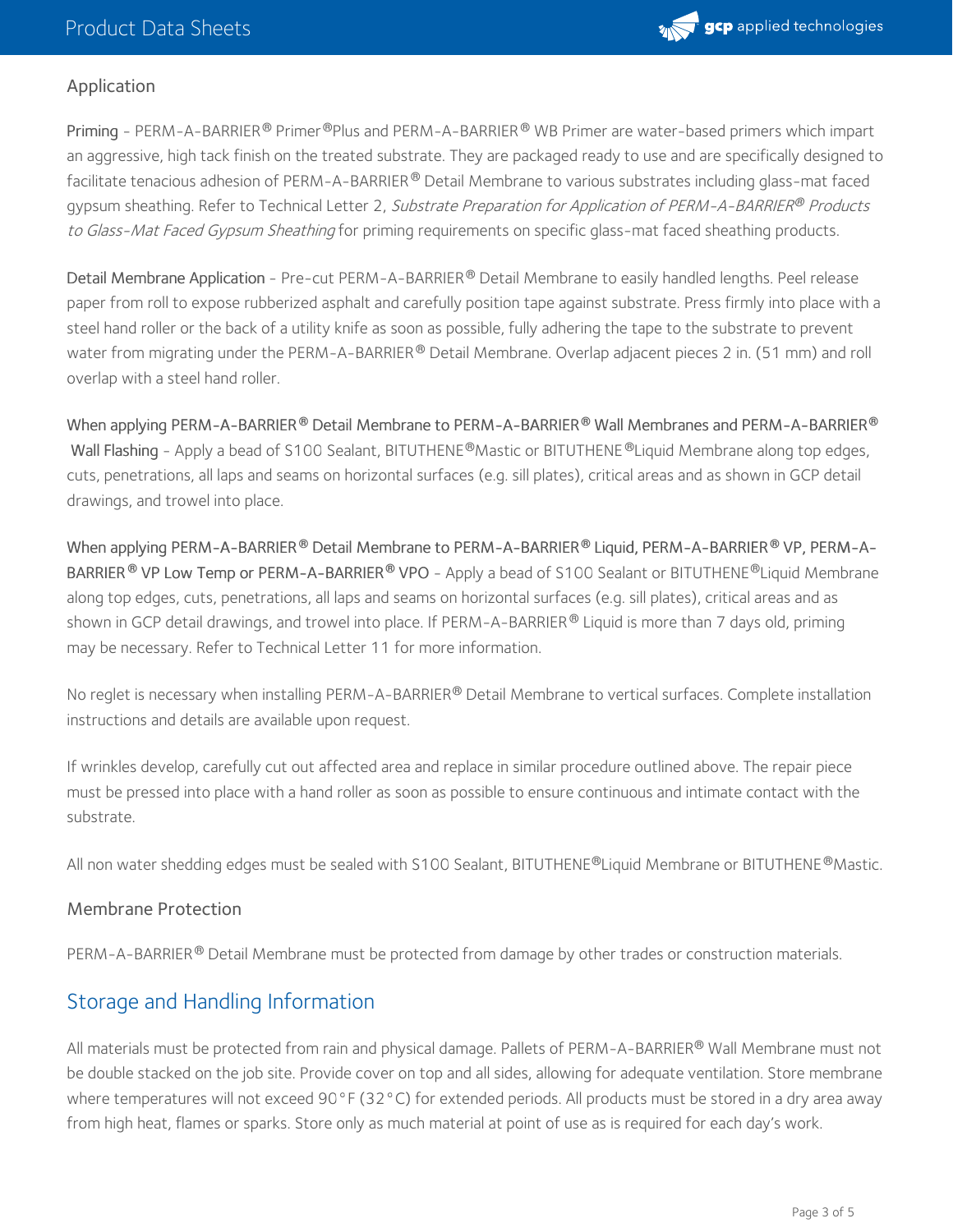

## Limitations

PERM-A-BARRIER® Membrane systems must not be applied in areas where they will be permanently exposed to UV light and must be covered within a reasonable amount of time, not to exceed 60 days. Refer to Technical Letter 19, E*xposure Guidelines for PERM-A-BARRIER® Self-Adhered Membranes.* 

PERM-A-BARRIER® Detail Membrane and all other PERM-A-BARRIER® self-adhered membranes should not be applied over S100 Sealant.

## **Warranty**

PERM-A-BARRIER® products are warranted to be free of defects in manufacture for a period of 5 years. Material will be provided at no charge to replace any defective product.

## Technical Service

Support is provided by full-time technically trained GCP field sales representatives and technical service personnel, backed by a central research and development technical services staff.

## Supply

|                                               | <b>UNIT OF SALE</b> | <b>APPROXIMATE COVERAGE</b>                          | <b>WEIGHT</b>    | <b>PALLETIZATION</b>             |
|-----------------------------------------------|---------------------|------------------------------------------------------|------------------|----------------------------------|
| PERM-A-BARRIER <sup>®</sup> Detail            |                     |                                                      |                  |                                  |
| Membrane                                      |                     |                                                      |                  |                                  |
| 6 in. (152 mm)                                | 6 rolls             | 75 linear ft per roll                                | 11 lbs/roll      | 25 cartons (150 rolls) per       |
| 9 in. (225 mm)                                | 4 rolls             | 75 linear ft per roll                                | 16 lbs/roll      | pallet                           |
| 12 in. (305 mm)                               | 3 rolls             | 75 linear ft per roll                                | 22 lbs/roll      | 25 cartons (100 rolls) per       |
|                                               |                     |                                                      |                  | pallet                           |
|                                               |                     |                                                      |                  | 25 cartons (75 rolls) per pallet |
| BITUTHENE® Mastic - 5 gal pail 1 pail         |                     | approx. 120 ft <sup>2</sup> at 60 mils               | 54 lbs/pail      | 36 pails per pallet              |
| BITUTHENE® Mastic - 30 oz                     | 12 tubes            | approx. 30 linear ft x 1/4 in.                       | 32 lbs/carton    | 72 cartons (864 tubes) per       |
| tube                                          |                     | bead                                                 |                  | pallet                           |
| S100 Sealant - 29 oz. Cartridge               | 1 cartridge         | approx. 30 linear ft x                               | 29 oz. cartridge | 10 cartridges/ carton            |
|                                               |                     | 1/4 1/4 in. bead                                     |                  | 42 cartons/ pallet               |
| BITUTHENE <sup>®</sup> Liquid Membrane 1 pail |                     | approx. 200 Linear ft/gal @ 1" 16 lbs/pail           |                  | 100 pails per pallet             |
| $-1.5$ gal pail                               |                     | wide x 90 mils.                                      |                  |                                  |
| BITUTHENE <sup>®</sup> Liquid Membrane 1 pail |                     | approx. 200 Linear ft/gal @ 1" 44 lbs/pail           |                  | 24 pails per pallet              |
| - 4 gal pail                                  |                     | wide x 90 mils.                                      |                  |                                  |
| PERM-A-BARRIER <sup>®</sup> Primer            | 1 pail              | 450-500 ft <sup>2</sup> /gal (11-12                  | 43 lbs/pail      | 36 pails per pallet              |
| Plus - 5 gal pail                             |                     | $m^2/L$ )                                            |                  |                                  |
| PERM-A-BARRIER® WB Primer 1 pail              |                     | 250-350 ft <sup>2</sup> /gal (6-8 m <sup>2</sup> /L) | 45 lbs           | 32 pails per pallet              |
| - 5 gal pail                                  |                     |                                                      |                  |                                  |